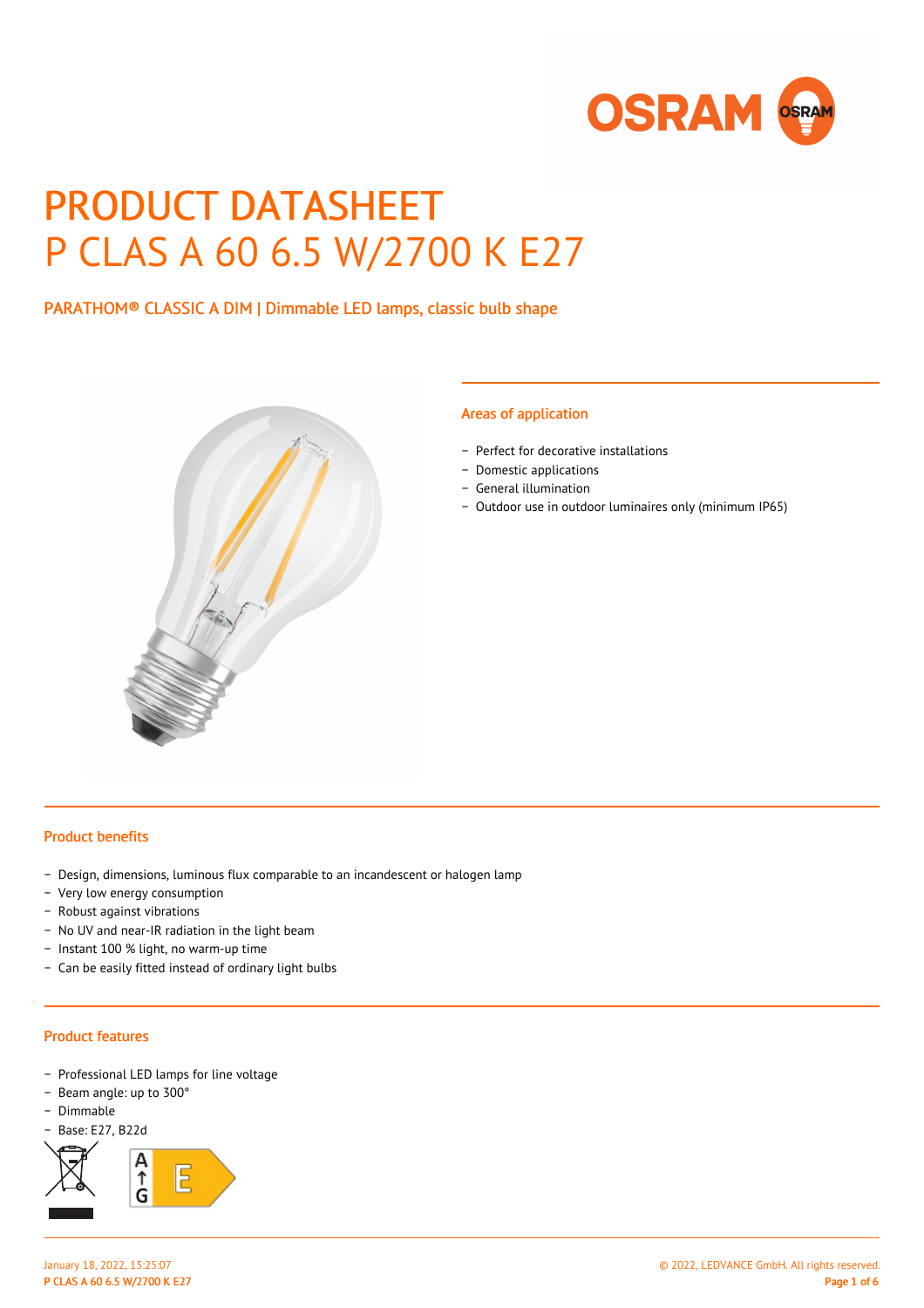- − Lifetime: up to 15,000 h
- − Lamp made of glass
- Good quality of light; color rendering index R<sub>a</sub>: ≥ 80; constant chromaticity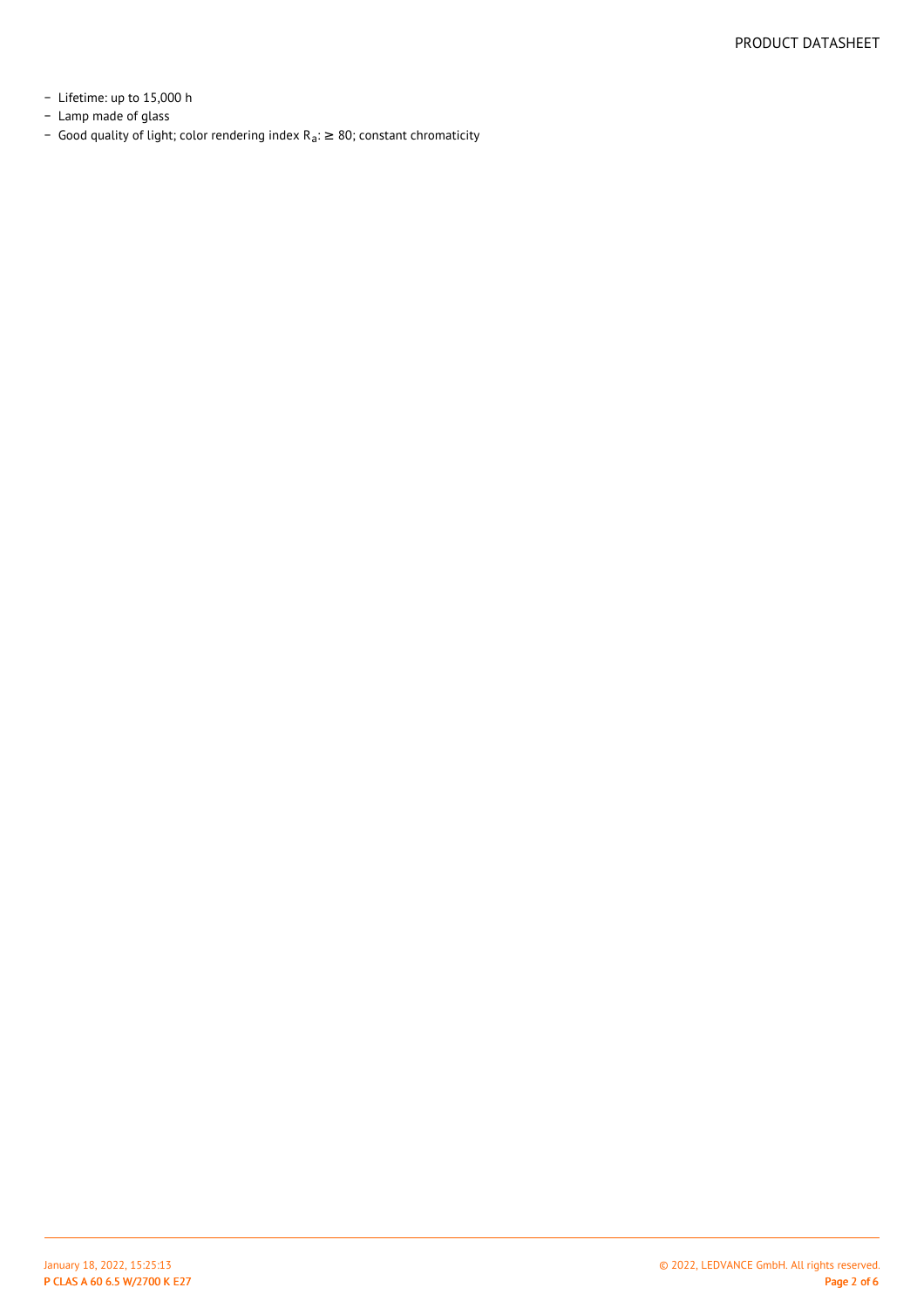#### TECHNICAL DATA

#### Electrical data

| Nominal wattage                          | 6.5 W    |
|------------------------------------------|----------|
| Construction wattage                     | 6.50 W   |
| Nominal voltage                          | 220240 V |
| Claimed equiv. conventional lamp power   | 60 W     |
| Nominal current                          | 42 mA    |
| Type of current                          | AC       |
| Inrush current                           | 0.46A    |
| Operating frequency                      | 5060 Hz  |
| Mains frequency                          | 5060 Hz  |
| Max. lamp no. on circuit break. 10 A (B) | 1210     |
| Max. lamp no. on circuit break. 16 A (B) | 1935     |
| Power factor $\lambda$                   | > 0.50   |

# Photometrical data

| Luminous flux                           | 806 lm        |
|-----------------------------------------|---------------|
| Nominal useful luminous flux 90°        | 806 lm        |
| Luminous efficacy                       | 124 lm/W      |
| Lumen main.fact.at end of nom.life time | 0.70          |
| Light color (designation)               | Warm White    |
| Color temperature                       | 2700 K        |
| Color rendering index Ra                | $\geq 80$     |
| Light color                             | 827           |
| Standard deviation of color matching    | $\leq$ 6 sdcm |
| Flickering metric (Pst LM)              | 1.0           |
| Stroboscope effect metric (SVM)         | 0.9           |

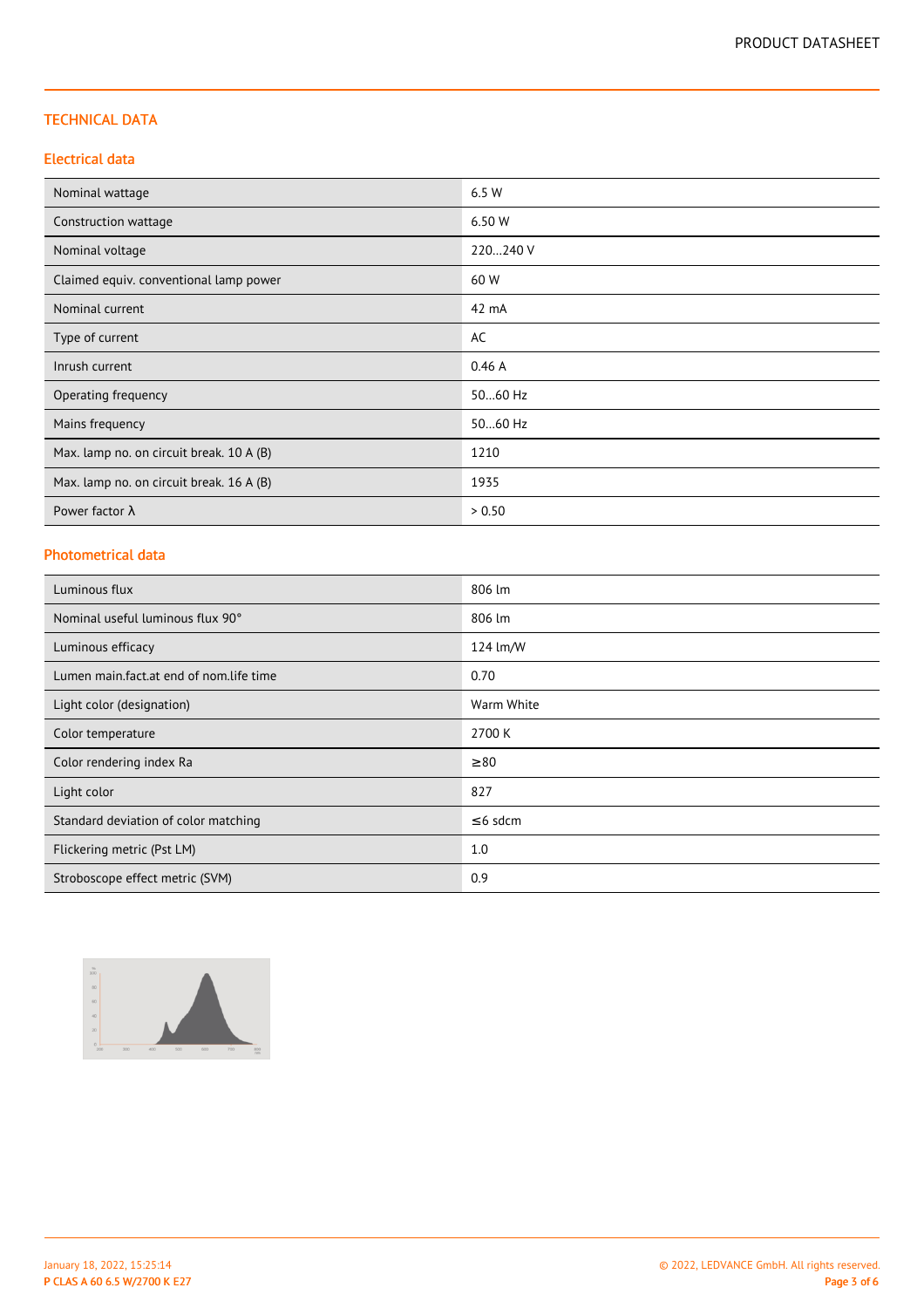# Light technical data

| Beam angle                         | 300°     |
|------------------------------------|----------|
| Warm-up time (60 %)                | 0.50s    |
| Starting time                      | 0.5 s    |
| Rated beam angle (half peak value) | 300.00 ° |

# Dimensions & Weight

| Overall length   | 105.00 mm |
|------------------|-----------|
| <b>Diameter</b>  | 60.00 mm  |
| Maximum diameter | 60 mm     |
| Product weight   | 32.00 g   |

# Temperatures & operating conditions

| Ambient temperature range            | -20+40 °C |
|--------------------------------------|-----------|
| Maximum temperature at tc test point | 65 °C     |

#### Lifespan

| Nominal lamp life time              | 15000 h     |
|-------------------------------------|-------------|
| Number of switching cycles          | 100000      |
| Lumen maintenance at end of serv    | 0.70        |
| Rated lamp survival factor at 6,000 | $\geq 0.90$ |

#### Additional product data

| Base (standard designation) | E27                                                                   |
|-----------------------------|-----------------------------------------------------------------------|
| Mercury content             | 0.0 <sub>mg</sub>                                                     |
| Mercury-free                | Yes                                                                   |
| Design / version            | Clear                                                                 |
| Product remark              | Dimmable (with many common dimmers, see also<br>www.ledvance.com/dim) |

# **Capabilities**

| Dir   | <b>Mor</b> |
|-------|------------|
| manie | .          |
|       |            |

### Certificates & Standards

| Energy efficiency class | $E^{1}$        |
|-------------------------|----------------|
| Energy consumption      | 7.00 kWh/1000h |
| Type of protection      | <b>IP20</b>    |
| Standards               | CE / EAC       |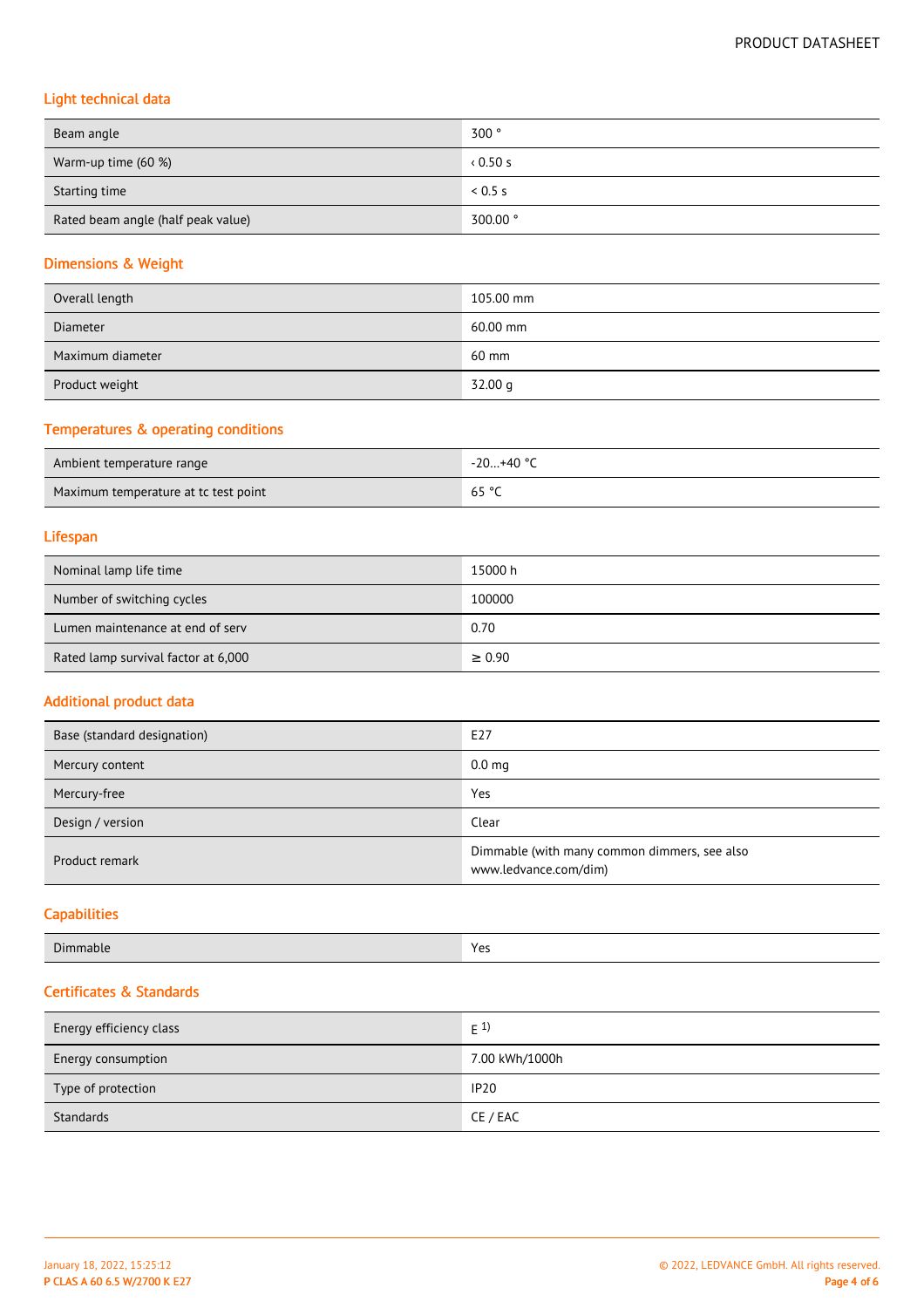| Photobiological safety group acc. to EN62778 | RG0 |
|----------------------------------------------|-----|
|----------------------------------------------|-----|

1) Energy efficiency class (EEC) on a scale of A (highest efficiency) to G (lowest efficiency)

# Country-specific categorizations

| Order<br><sup>.</sup> reference<br>. | LEDPCLA60D 6,5W |
|--------------------------------------|-----------------|

# Energy labellling regulation data acc EU 2019/2015

| Lighting technology used                             | LED            |
|------------------------------------------------------|----------------|
| Non-directional or directional                       | <b>NDLS</b>    |
| Mains or non-mains                                   | <b>MLS</b>     |
| Light source cap-type (or other electric interface)  | E27            |
| Connected light source (CLS)                         | No             |
| Color-tuneable light source                          | No             |
| Envelope                                             | No             |
| High luminance light source                          | No             |
| Anti-glare shield                                    | No             |
| Correlated colour temperature type                   | SINGLE_VALUE   |
| Claim of equivalent power                            | Yes            |
| Length                                               | 105.00 mm      |
| Height                                               | 60.00 mm       |
| Width                                                | 60.00 mm       |
| Chromaticity coordinate x                            | 0.463          |
| Chromaticity coordinate y                            | 0.420          |
| R9 Colour rendering index                            | 0.00           |
| Beam angle                                           | SPHERE_360     |
| Survival factor                                      | 0.90           |
| Displacement factor                                  | 0.50           |
| LED light source replaces a fluorescent light source | not applicable |
| <b>EPREL ID</b>                                      | 523168         |
| Model number                                         | AC32334        |

# LOGISTICAL DATA

| Product code  | Packaging unit (Pieces/Unit) | Dimensions (length x width x height) | Gross weight | Volume              |
|---------------|------------------------------|--------------------------------------|--------------|---------------------|
| 4058075591172 | Folding box                  | $60$ mm x $60$ mm x $111$ mm         | 46.00 $q$    | $0.40 \text{ dm}^3$ |